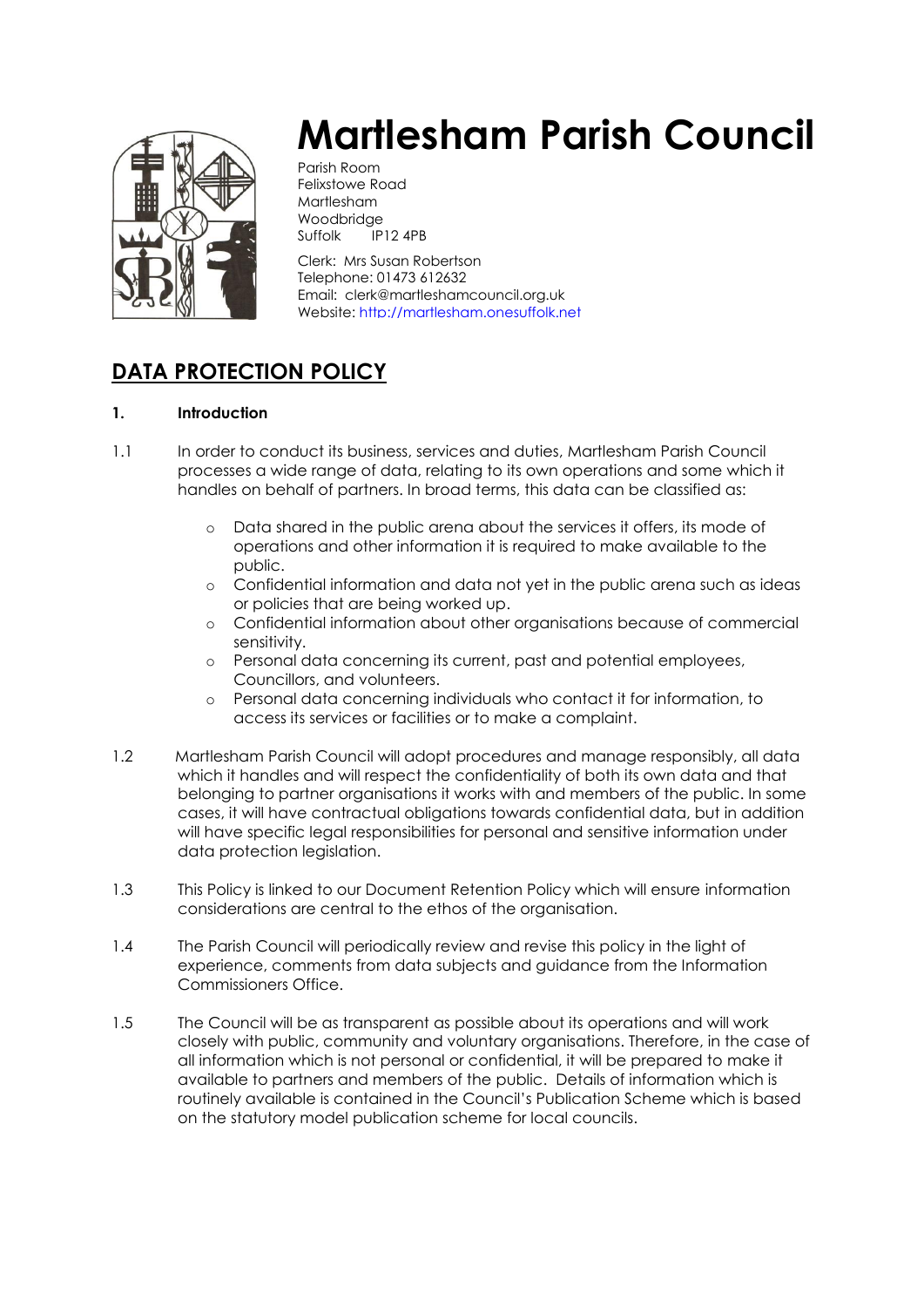# **2. Protecting Confidential or Sensitive Information**

- 2.1 Martlesham Parish Council recognises it must at times, keep and process sensitive and personal information about both employees and the public, it has therefore adopted this policy not only to meet its legal obligations but to ensure high standards.
- 2.2 The General Data Protection Regulation (GDPR) seeks to strike a balance between the rights of individuals and the sometimes, competing interests of those such as the Parish Council with legitimate reasons for using personal information.

#### **3. The policy is based on the premise that Personal Data must be:**

- o Processed fairly, lawfully and in a transparent manner in relation to the data subject.
- o Collected for specified, explicit and legitimate purposes and not further processed in a manner that is incompatible with those purposes.
- o Adequate, relevant and limited to what is necessary in relation to the purposes for which they are processed.
- o Accurate and, where necessary, kept up to date.
- o Kept in a form that permits identification of data subjects for no longer than is necessary for the purposes for which the personal data are processed.
- o Processed in a manner that ensures appropriate security of the personal data including protection against unauthorised or unlawful processing and against accidental loss, destruction or damage, using appropriate technical or organisational measures.

#### **Data Protection Terminology**

**Data subject** - means the person whose personal data is being processed. That may be an employee, prospective employee, associate or prospective associate of MPC or someone transacting with it in some way, or an employee, member or volunteer with one of our clients, or persons transacting or contracting with one of our clients when we process data for them.

**Personal data** - means any information relating to a natural person or data subject that can be used directly or indirectly to identify the person. It can include a name, a photo, and an address, date of birth, an email address, bank details, and posts on social networking sites or a computer IP address.

**Sensitive personal data** - includes information about racial or ethnic origin, political opinions, and religious or other beliefs, trade union membership, medical information, sexual orientation, genetic and biometric data or information related to offences or alleged offences where it is used to uniquely identify an individual.

**Data controller** - means a person who (either alone or jointly or in common with other persons) (e.g. Parish Council, employer, Councillors) determines the purposes for which and the manner in which any personal data is to be processed.

**Data processor** - in relation to personal data, means any person (other than an employee of the data controller) who processes the data on behalf of the data controller.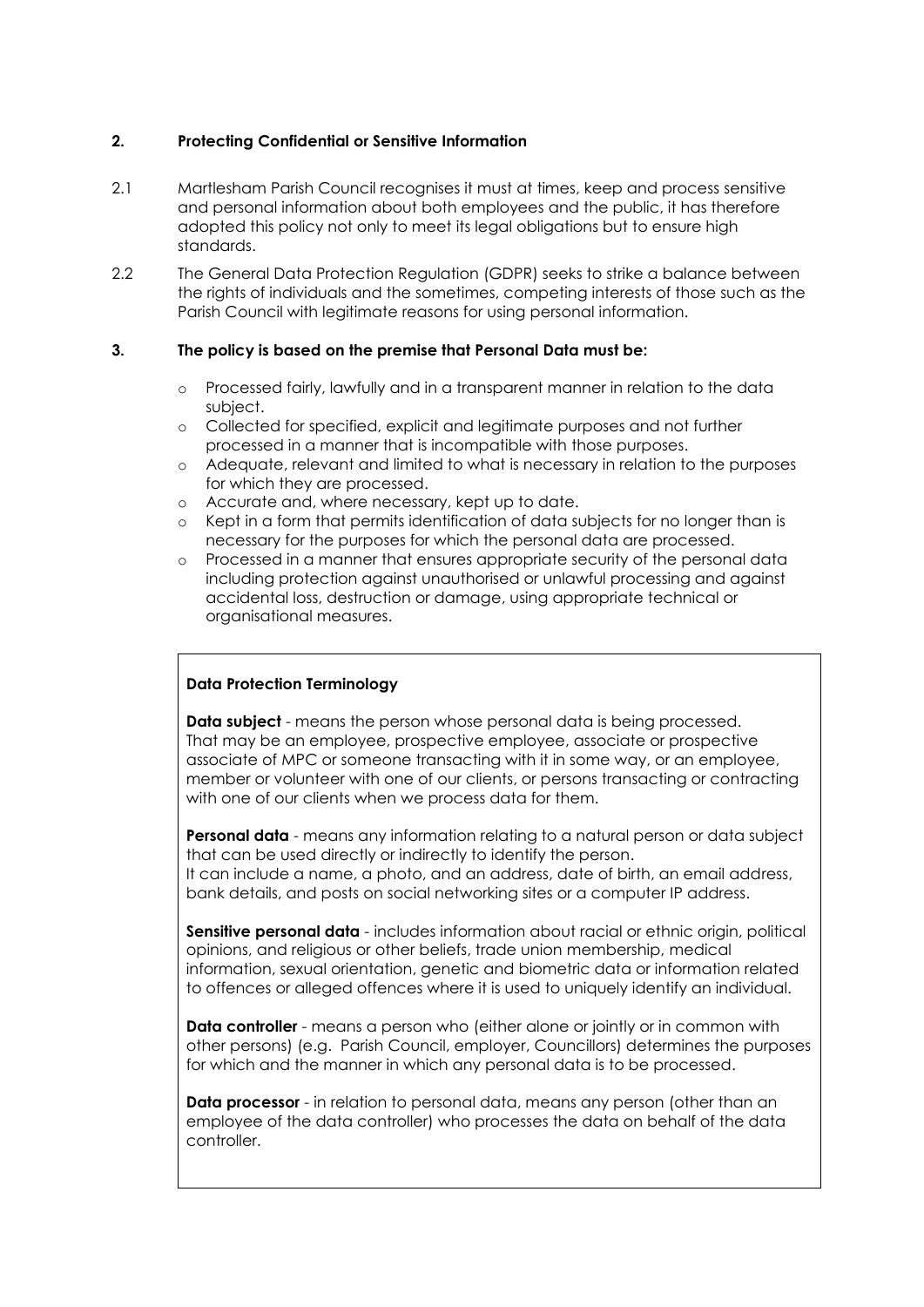**Processing information or data** - means obtaining, recording or holding the information or data or carrying out any operation or set of operations on the information or data, including:

- o organising, adapting or altering it
- o retrieving, consulting or using the information or data
- o disclosing the information or data by transmission, dissemination or otherwise making it available
- o aligning, combining, blocking, erasing or destroying the information or data regardless of the technology used.

# **4. Personal Data**

- 4.1 Martlesham Parish Council processes **personal data** in order to:
	- o Fulfil its duties as an employer by complying with the terms of contracts of employment, safeguarding the employee and maintaining information required by law.
	- o Pursue the legitimate interests of its business and its duties as a public body, by fulfilling contractual terms with other organisations, and maintaining information required by law.
	- o Monitor its activities including the equality and diversity of its activities
	- o Fulfil its duties in operating the business premises including security
	- o Assist regulatory and law enforcement agencies
	- o Process information including the recording and updating details about its Councillors, employees, partners and volunteers.
	- o Process information including the recording and updating details about individuals who contact it for information, or to access a service, or make a complaint.
	- o Undertake surveys, censuses and questionnaires to fulfil the objectives and purposes of the Council.
	- o Undertake research, audit and quality improvement work to fulfil its objects and purposes.
	- o Carry out Council administration.
- 4.2 Where appropriate and governed by necessary safeguards we will carry out the above processing jointly with other appropriate bodies from time to time.
- 4.3 The Council will ensure that at least one of the following conditions is met for personal information to be considered fairly processed:
	- o The individual has consented to the processing
	- o Processing is necessary for the performance of a contract or agreement with the individual
	- o Processing is required under a legal obligation
	- o Processing is necessary to protect the vital interests of the individual
	- o Processing is necessary to carry out public functions
	- o Processing is necessary in order to pursue the legitimate interests of the data controller or third parties.
- 4.4 Particular attention is paid to the processing of any **sensitive personal information** and the Parish Council will ensure that at least one of the following conditions is met:
	- o Explicit consent of the individual
	- o Required by law to process the data for employment purposes
	- o A requirement in order to protect the vital interests of the individual or another person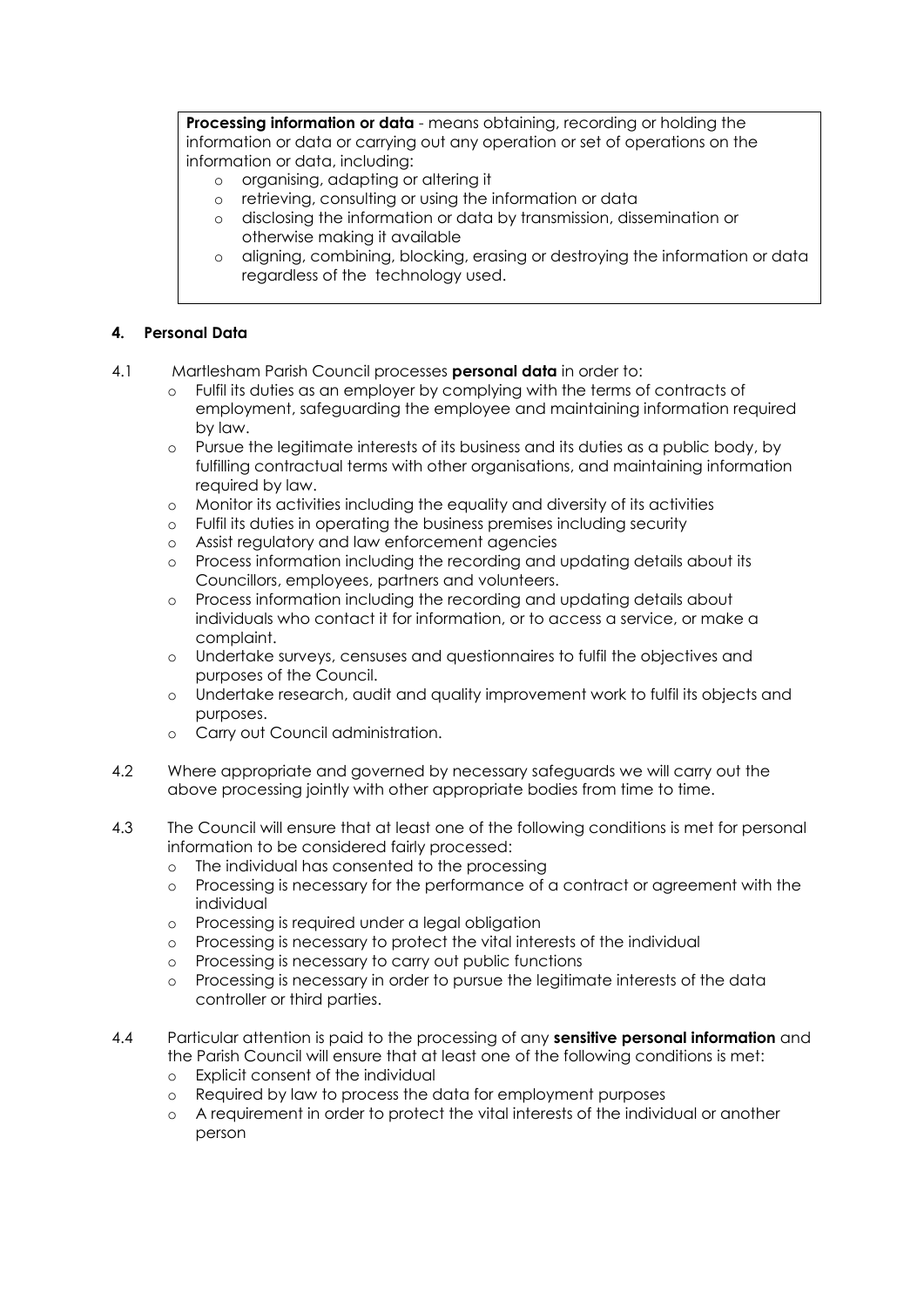- 4.5 The Parish Council as a body corporate has ultimate responsibility for ensuring compliance with the Data Protection legislation. The Council has delegated this responsibility day to day to the Parish Clerk.
	- o Email: clerk @martleshamcouncil.org.uk
	- o Phone: 01473 612632
	- o Correspondence: Parish Clerk, Martlesham Parish Council, Parish Room, Felixstowe Road, Martlesham, IP12 4PB.
- 4.6 Martlesham Parish Council may monitor the diversity of its employees, and Councillors, in order to ensure that there is no inappropriate or unlawful discrimination in the way it conducts its activities. It undertakes similar data handling in respect of prospective employees. This data will always be treated as confidential. It will only be accessed by authorised individuals within the Council and will not be disclosed to any other bodies or individuals. Diversity information will never be used as selection criteria and will not be made available to others involved in the recruitment process. Anonymised data derived from diversity monitoring will be used for monitoring purposes and may be published and passed to other bodies.
- 4.7 The Council will always give guidance on personnel data to employees, councillors, partners and volunteers through a Privacy Notice and ensure that individuals on whom personal information is kept are aware of their rights and have easy access to that information on request.
- 4.8 Appropriate technical and organisational measures will be taken against unauthorised or unlawful processing of personal data and against accidental loss or destruction of, or damage to, personal data.
- 4.9 Personal data shall not be transferred to a country or territory outside the European Economic Areas unless that country or territory ensures an adequate level of protection for the rights and freedoms of data subjects in relation to the processing of personal data.

# **5. Information provided**

5.1 information provided (personal information such as name, address, email address, phone number) will be processed and stored so that it is possible for the Council to contact, respond to or conduct the transaction requested by the individual. By transacting with Martlesham Parish Council, individuals are deemed to be giving consent for their personal data provided to be used and transferred in accordance with this policy, however where practical specific written consent will be sought. It is the responsibility of those individuals to ensure that the Parish Council is able to keep their personal data accurate and up-to-date. The personal information will be not shared or provided to any other third party or be used for any purpose other than that for which it was provided.

#### **6. The Council's Right to Process Information**

General Data Protection Regulations (and Data Protection Act) Article 6 (1) (a) (b) and (e) Processing is with consent of the data subject, or Processing is necessary for compliance with a legal obligation. Processing is necessary for the legitimate interests of the Council.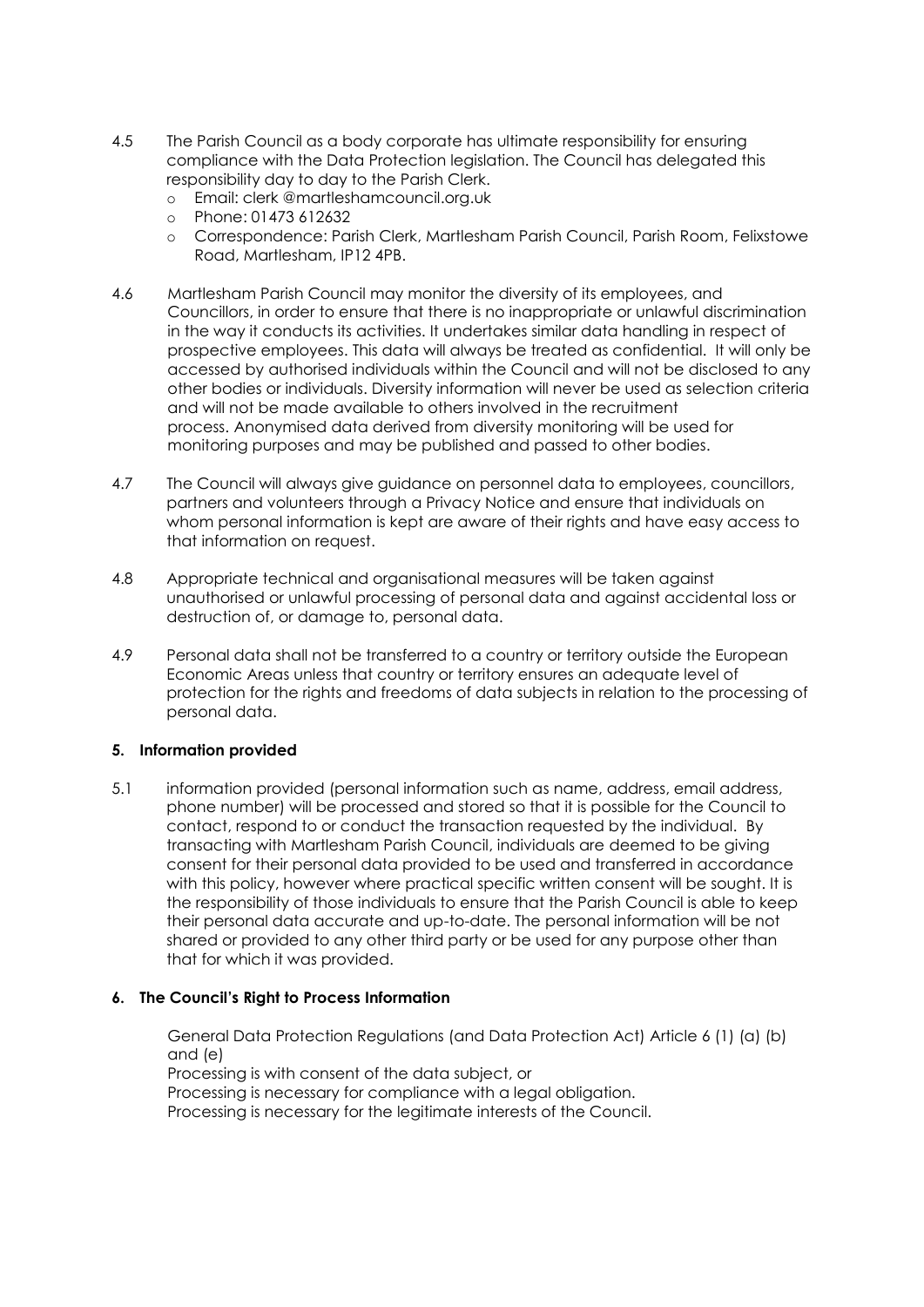#### **7. Information Security**

- 7.1 The Council cares to ensure the security of personal data. We make sure that information is protected from unauthorised access, loss, manipulation, falsification, destruction or unauthorised disclosure. This is done through appropriate technical measures and appropriate policies.
- 7.2 The Council will only keep data for the purpose it was collected for and only for as long as is necessary, after which it will be deleted.

## **8. Children**

8.1 The Council will not process any data relating to a child (under 13) without the express parental/ guardian consent of the child concerned.

#### **9. Rights of a Data Subject**

- 9.1 **Access to Information:** an individual has the right to request access to the information we have on them. They can do this by contacting our Parish Clerk.
- 9.2 **Information Correction:** If they believe that the information we have about them is incorrect, they may contact us so that we can update it and keep their data accurate. They can do so by contacting the Parish Clerk.
- 9.3 **Information Deletion:** If the individual wishes the Parish Council to delete the information about them, they can do so by contacting the Parish Clerk.
- 9.4 **Right to Object:** If an individual believes their data is not being processed for the purpose it has been collected for, they may object by contacting the Parish Clerk.
- 9.5 The Parish Council does not use automated decision making or profiling of individual personal data.

#### **10. Complaints:**

- 10.1 If an individual has a complaint regarding the way their personal data has been processed, they may make a complaint to the Parish Clerk or the Information Commissioner's Office at **[casework@ico.org.uk](mailto:casework@ico.org.uk)** Tel: 0303 123 1113.
- 10.2 The Council will always give guidance on personnel data to employees.
- 10.3 The Council will ensure that individuals on whom personal information is kept are aware of their rights and have easy access to that information on request.

#### **11. Making Information Available**

- 11.1The Publication Scheme is a means by which the Council can make a significant amount of information available routinely, without waiting for someone to specifically request it. The scheme is intended to encourage local people to take an interest in the work of the Council and its role within the community.
- 11.2 In accordance with the provisions of the Freedom of Information Act 2000, this Scheme specifies the classes of information which the Council publishes or intends to publish.
- 11.3 All formal meetings of Council and its committees are subject to statutory notice being given on notice boards, the Website and sent to the local media. The Council publishes an annual programme of meetings each year. All formal meetings are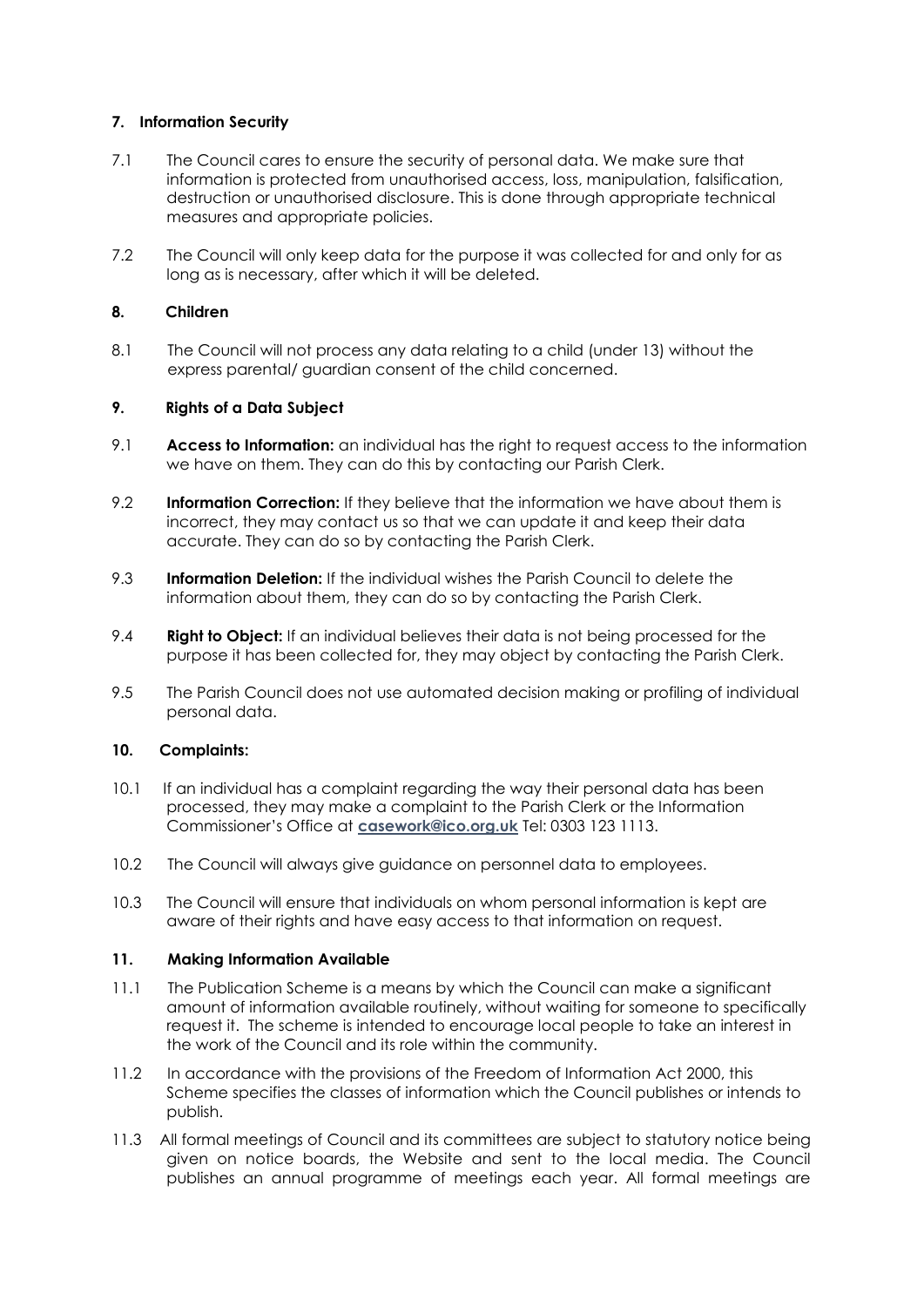open to the public and press and reports to those meetings and relevant background papers are available for the public to see. The Council welcomes public participation and has a public forum on each Council and committee meeting. Details can be seen in the Council's Standing Orders, which are available on its Website or at its Offices.

- 11.4 Occasionally, Council or committees may need to consider matters in private. Examples of this are matters involving personal details of staff, or a particular member of the public, or where details of commercial/contractual sensitivity are to be discussed. This will only happen after a formal resolution has been passed to exclude the press and public and reasons for the decision are stated. Minutes from all formal meetings, including the confidential parts are public documents.
- 11.5 The Openness of Local Government Bodies Regulations 2014 requires written records to be made of certain decisions taken by officers under delegated powers. These are not routine operational and administrative decisions such as giving instructions to the workforce or paying an invoice approved by Council, but would include urgent action taken after consultation with the Chairman, such as responding to a planning application in advance of Council. In other words, decisions which would have been made by Council or committee had the delegation not been in place.
- 11.6 The 2014 Regulations also amend the Public Bodies (Admission to Meetings) Act 1960 to allow the public or press to film, photograph or make an audio recording of council and committee meetings normally open to the public. The Council will where possible facilitate such recording unless it is being disruptive. It will also take steps to ensure that children, the vulnerable and members of the public who object to being filmed are protected without undermining the broader purpose of the meeting.
- 11.7 The Council will be pleased to make special arrangements on request for persons who do not have English as their first language or those with hearing or sight difficulties

#### **12. Disclosure Information**

12.1 The Council will as necessary undertake checks on both staff and Members with the Disclosure and Barring Service and will comply with their Code of Conduct relating to the secure storage, handling, use, retention and disposal of Disclosures and Disclosure Information. It will include an appropriate operating procedure in its integrated quality management system.

#### **13. Data Transparency**

- 13.1 The Council adheres to the Code of Recommended Practice for Local Authorities on Data Transparency 2015. This sets out the key principles for local authorities in creating greater transparency through the publication of public data and is intended to help them meet obligations of the legislative framework concerning information.
- 13.2 "Public data" means the objective, factual data on which policy decisions are based and on which public services are assessed, or which is collected or generated in the course of public service delivery.
- 13.3 The Code will therefore underpin the Council's decisions on the release of public data and ensure it is proactive in pursuing higher standards and responding to best practice as it develops. The principles of the Code are:
	- o **Demand led:** new technologies and publication of data should support transparency and accountability